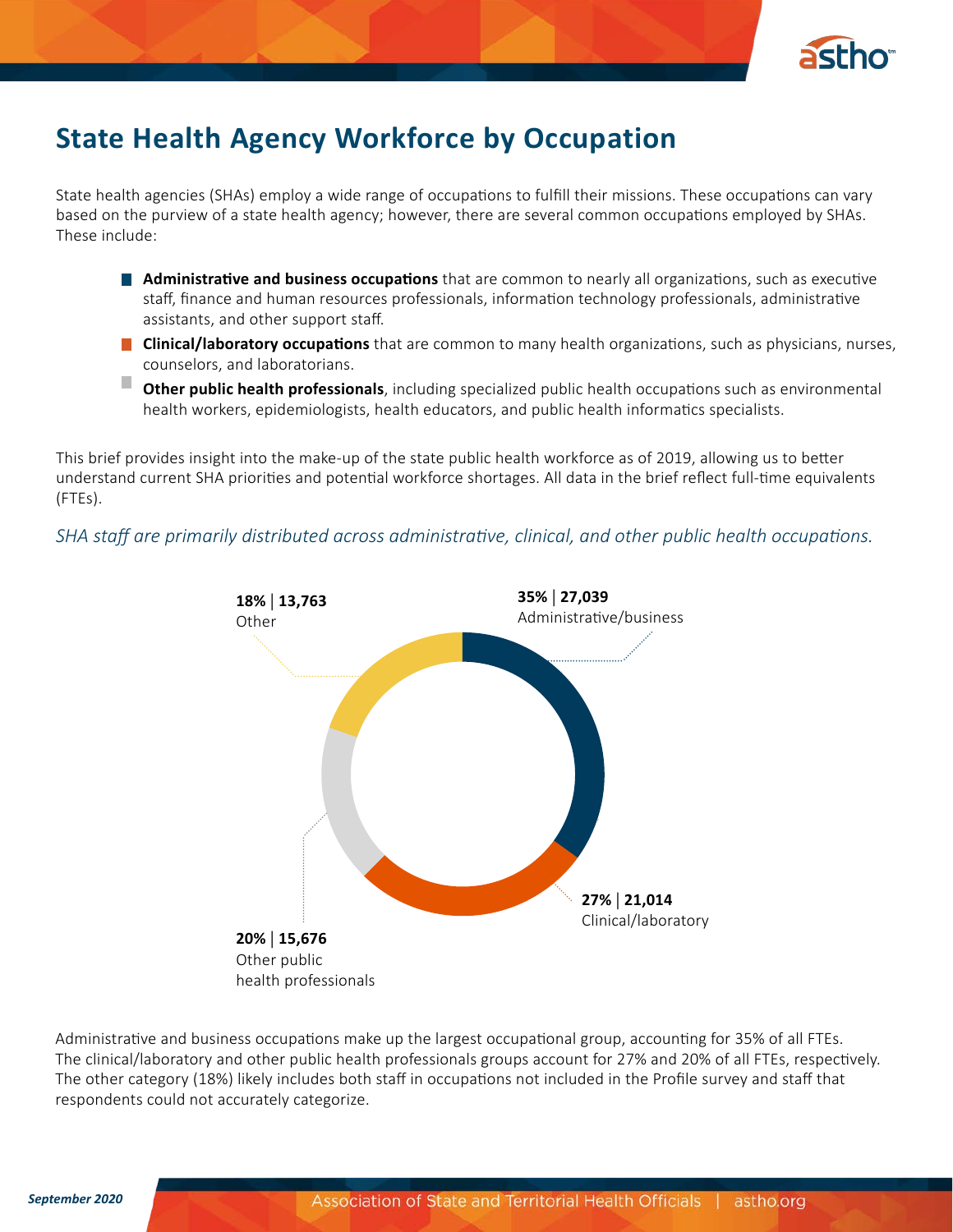*Most administrative/business staff provide office and administrative support or business and financial functions.*



**Office and administrative support:** Performs administrative, clerical, and support duties (e.g., administrative assistants, receptionists, clerks, maintenance staff).

**Business and financial operations:** Performs duties in the areas of business, finance, accounting, human resources, information technology, and legal issues.

**Executive leadership:** Oversees operations of the overall agency or a major subdivision.

**Quality improvement specialist:** Leads and establishes performance management and quality improvement systems.

**Public information specialist:** Serves as agency communications coordinator or spokesperson.

Over 90% of FTE staff in the administrative/business occupations category are either office and administrative support or business and financial operations staff. Office and administrative support positions comprise 17% of all SHA staff. Business and financial operations staff make up 15% of all SHA staff. Executive leadership comprise 2% of all SHA staff. About 1% of all SHA staff are quality improvement specialists or public information specialists.

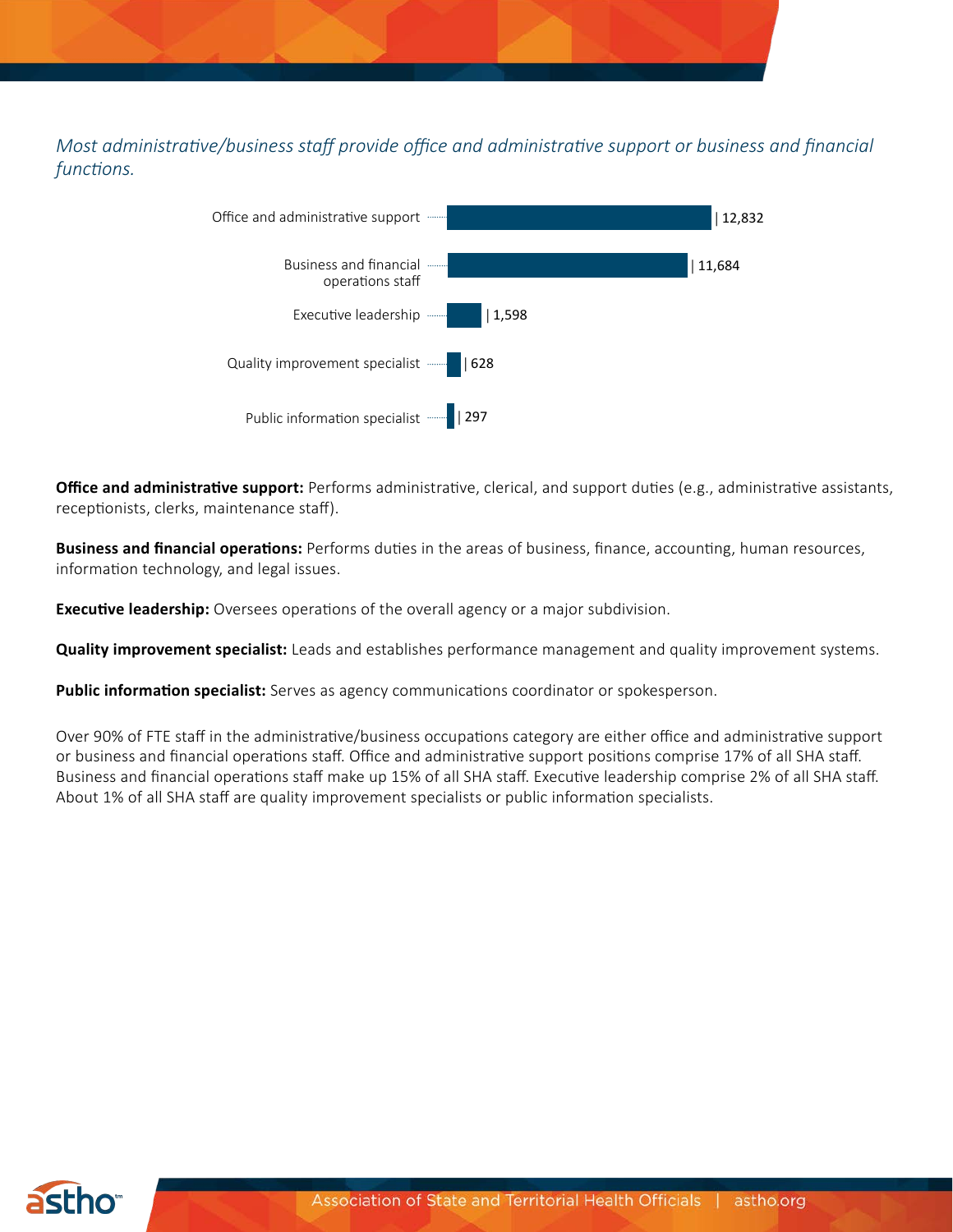

*Most clinical/laboratory staff are behavioral health professionals or public health nurses.*



**Behavioral health staff:** A diverse group of staff involved in behavioral health programs, including psychiatrists, psychologists, social workers, and various types of counselors (e.g., HIV/AIDS, mental health, substance abuse, social services).

Public health nurse: A registered nurse involved in a wide range of public health activities, including providing direct medical services to clients.

**Laboratory worker:** Designs, implements, and analyzes laboratory testing (e.g., laboratory scientists, technicians, aides, assistants).

**Public health physician:** Licensed physicians involved in population-based programs or clinical services.

**Nurse practitioner:** Licensed advanced practice nurses involved in population-based programs or clinical services.

**Oral health professional:** Provides education, diagnosis, or treatment regarding oral health (e.g., dentists, dental hygienists, dental assistants).

**Physician assistant:** Licensed professionals involved in population-based programs or clinical services.

The largest occupation category in the clinical/laboratory group is behavioral health staff, representing 11% of all SHA staff. This diverse category includes psychiatrists, psychologists, social workers, and various types of counselors. Public health nurses make up 9% of all SHA staff. Public health nurses serve in many different roles and may or may not provide direct medical services to clients. Laboratory workers comprise 5% of all SHA staff. The other occupations in this group each comprise less than 1% of all SHA staff.

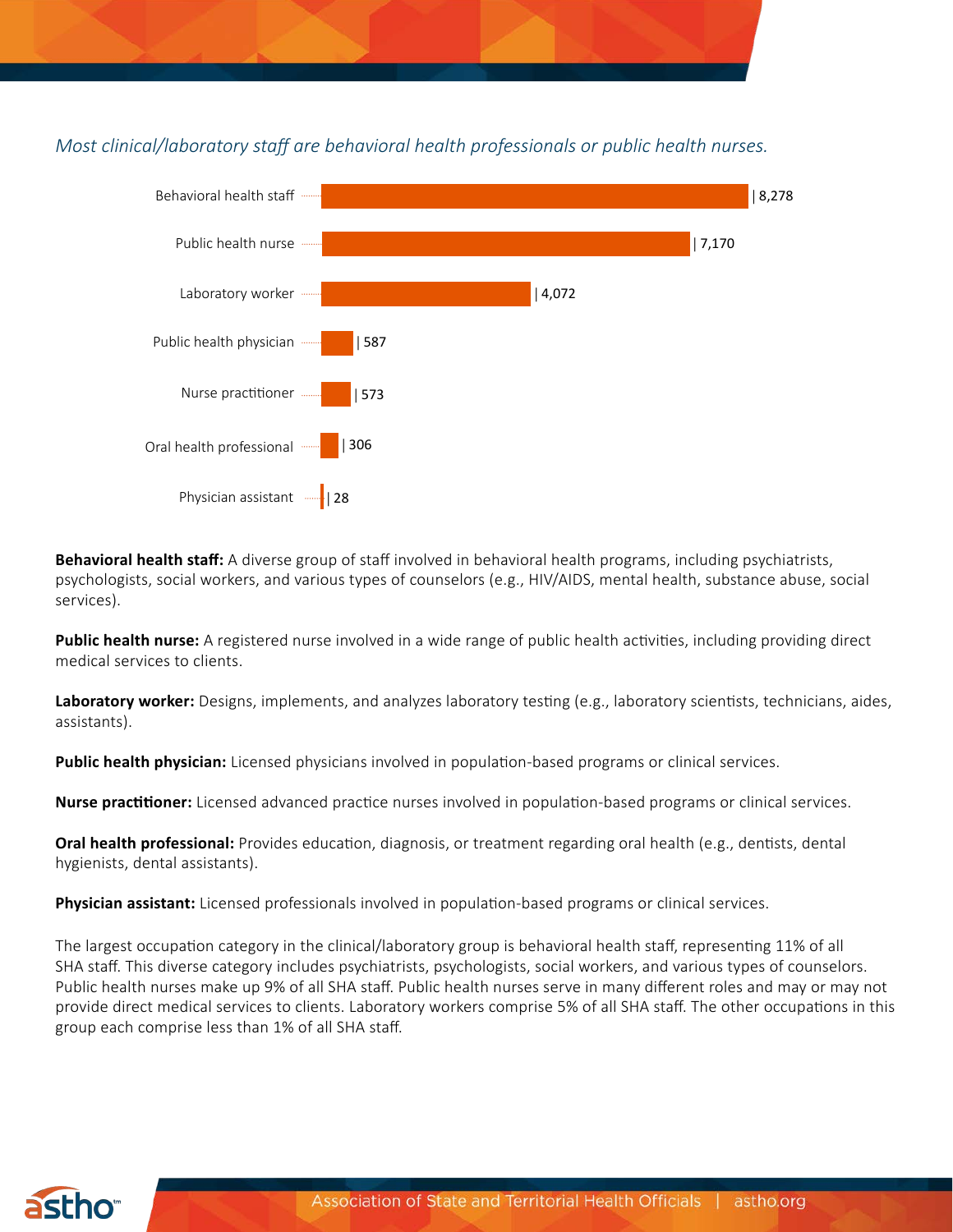## *Environmental health workers and epidemiologists are the most common of the other public health professional occupations.*



**Environmental health worker:** Focuses on problems or risks that may affect the environment (e.g., EH specialists, scientists, or technicians; occupational health workers; and inspectors).

**Epidemiologist/statistician:** Conducts surveillance, investigations, and analytic studies of disease occurrence and potential.

**Health educator:** Develops and implements strategies to support and modify health related behaviors of individuals and communities.

**Nutritionist:** Provides population-based or individual services related to nutrition and food. This category includes dieticians, nutritionists, and WIC lactation and nutrition staff.

**Preparedness staff:** Manages plans and training programs involving public health response to all-hazard events (e.g., emergency preparedness coordinator, manager, specialist).

**Public health informatics specialist:** Applies informatics principles and standards to improve population health.

Environmental health (EH) workers and epidemiologists and statisticians are the most common occupations within this category, however, they only account for a small portion of overall SHA staff. EH workers account for about 8% of all SHA staff and epidemiologists and statisticians comprise about 5%. Additionally, health educators comprise 3% of the workforce and nutritionists make up only 2% of all SHA staff. Preparedness staff and public health informatics specialists only account for slightly over 1% of the overall public health workforce.